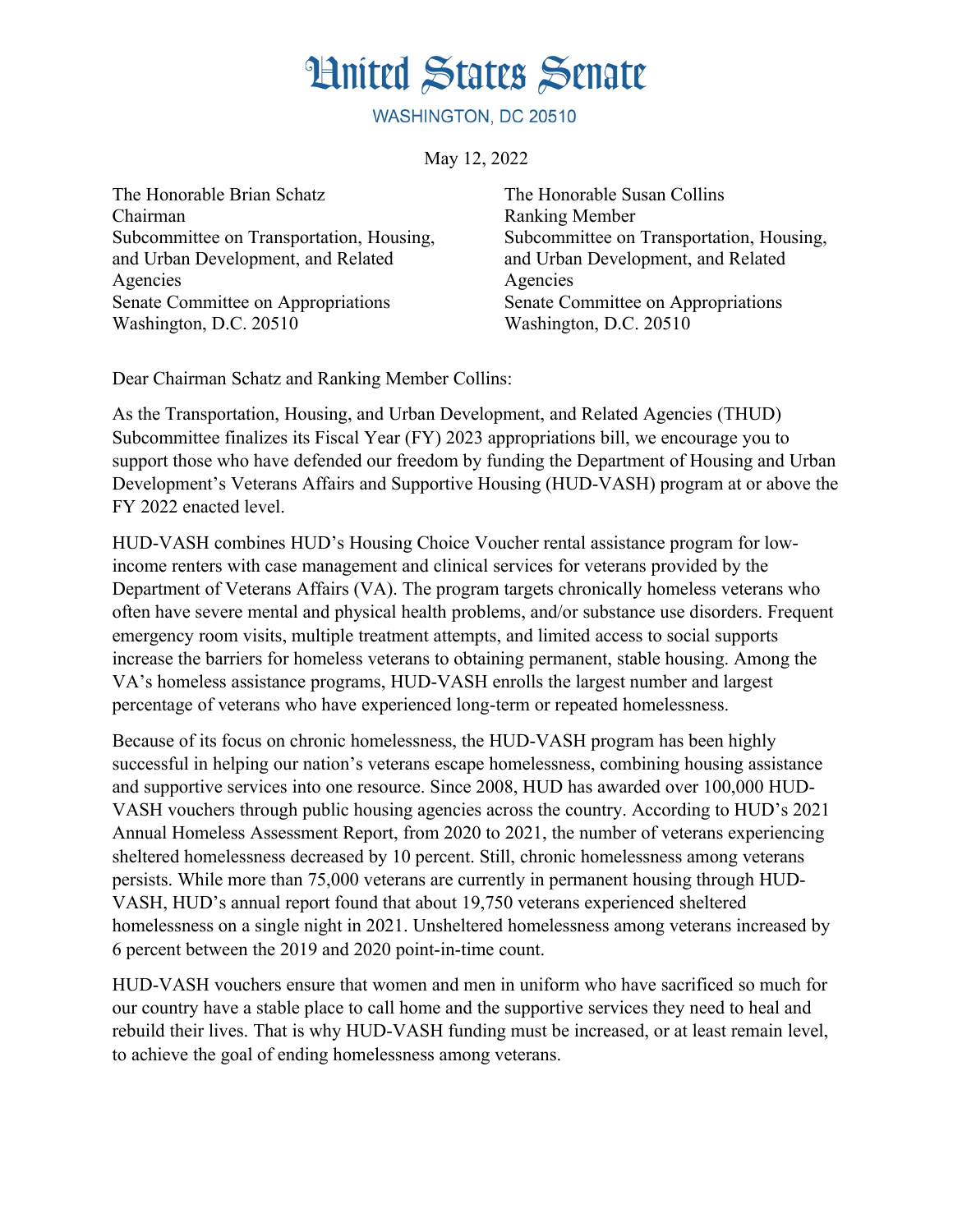We urge you to fund HUD-VASH at or above the FY 2022 enacted level. With steady or additional funding, public housing authorities can maximize the number of families served, and HUD-VASH case managers will have the tools to comprehensively address the needs of homeless veterans in America.

Sincerely,

Jacky Rosen United States Senator

Kevin Cramer United States Senator

Mazie K. Hirono United States Senator

Joe Manchin III United States Senator

*Dames* 

Richard Blumenthal United States Senator

Maria Cantwell United States Senator

Christopher S. Murphy United States Senator

Jack Reed United States Senator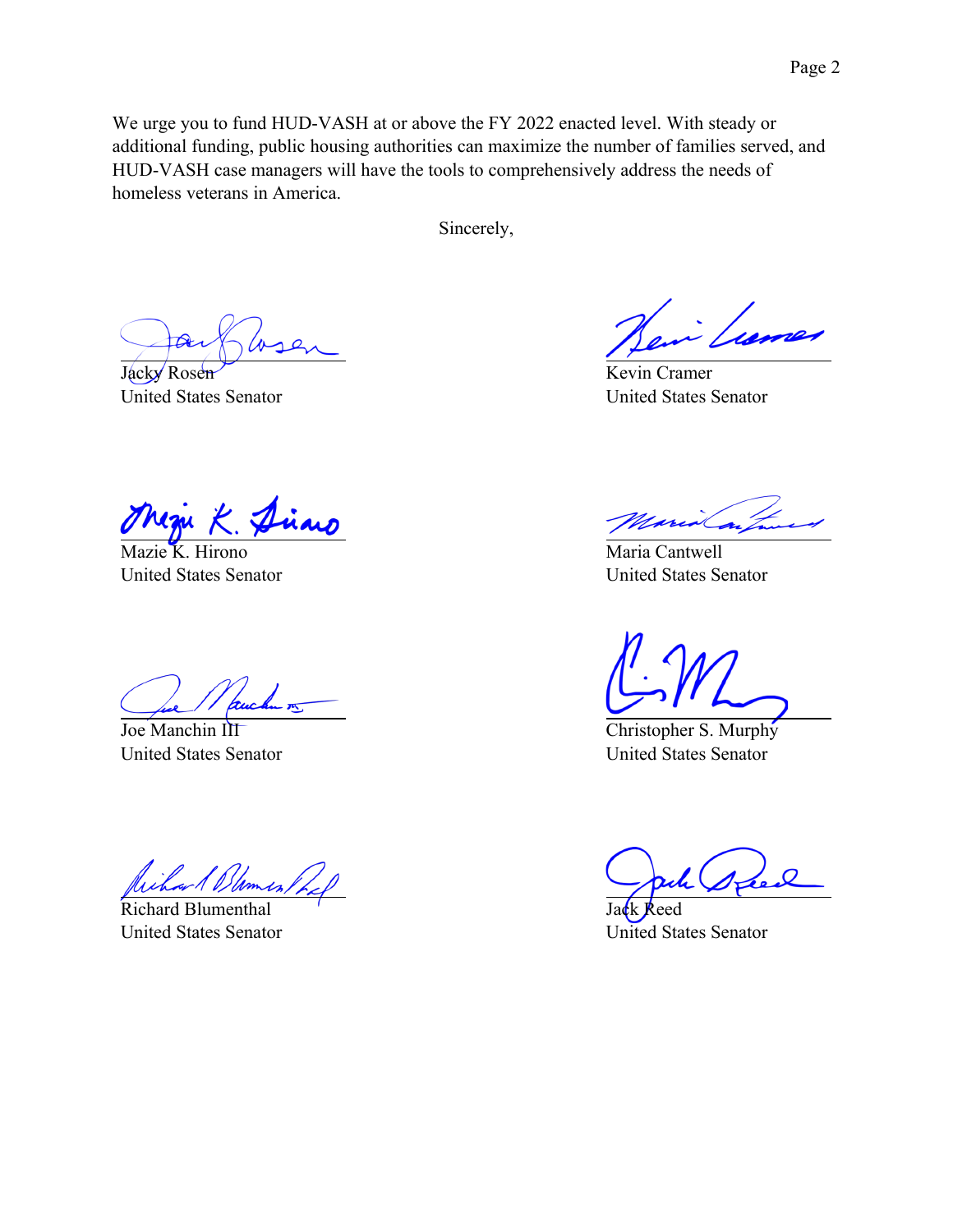Kirsten Gillibrand

United States Senator

ire

Tina Smith United States Senator

Cory A. Booker United States Senator

Tammy Baldwin United States Senator

Dianne Feinstein United States Senator

Cardin  $\subset$ 

Benjamin L. Cardin United States Senator

 $R.145WR$ 

Raphael G. Warnock United States Senator

Chris Van Hollen United States Senator

 $\overline{a}$ 

Jon<sup>T</sup>ester United States Senator

Jeffrey A. Merkley

United States Senator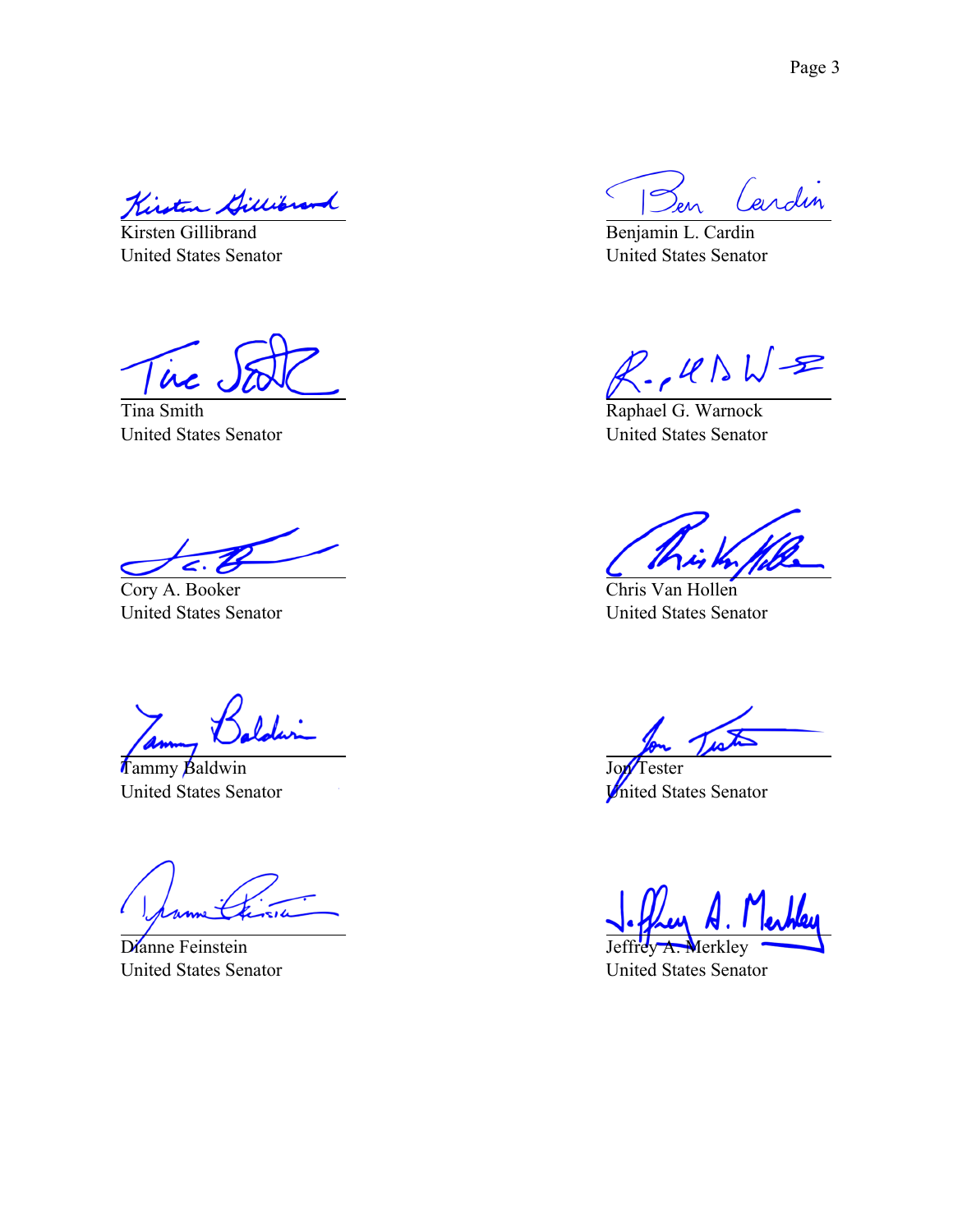Thured Brown

Sherrod Brown United States Senator

eanne Sthaheen

Jeanne Shaheen United States Senator

Martin Heinrich United States Senator

Robert Menendez United States Senator

Tammy Orckwatt

Tamm<sup>y</sup> Duckworth United States Senator

Alex Padilla

United States Senator

Vigabeth

Elizabeth Warren United States Senator

Bernard Sanders United States Senator

Catherine Cortez Masto United States Senator

Ron Wyden

United States Senator